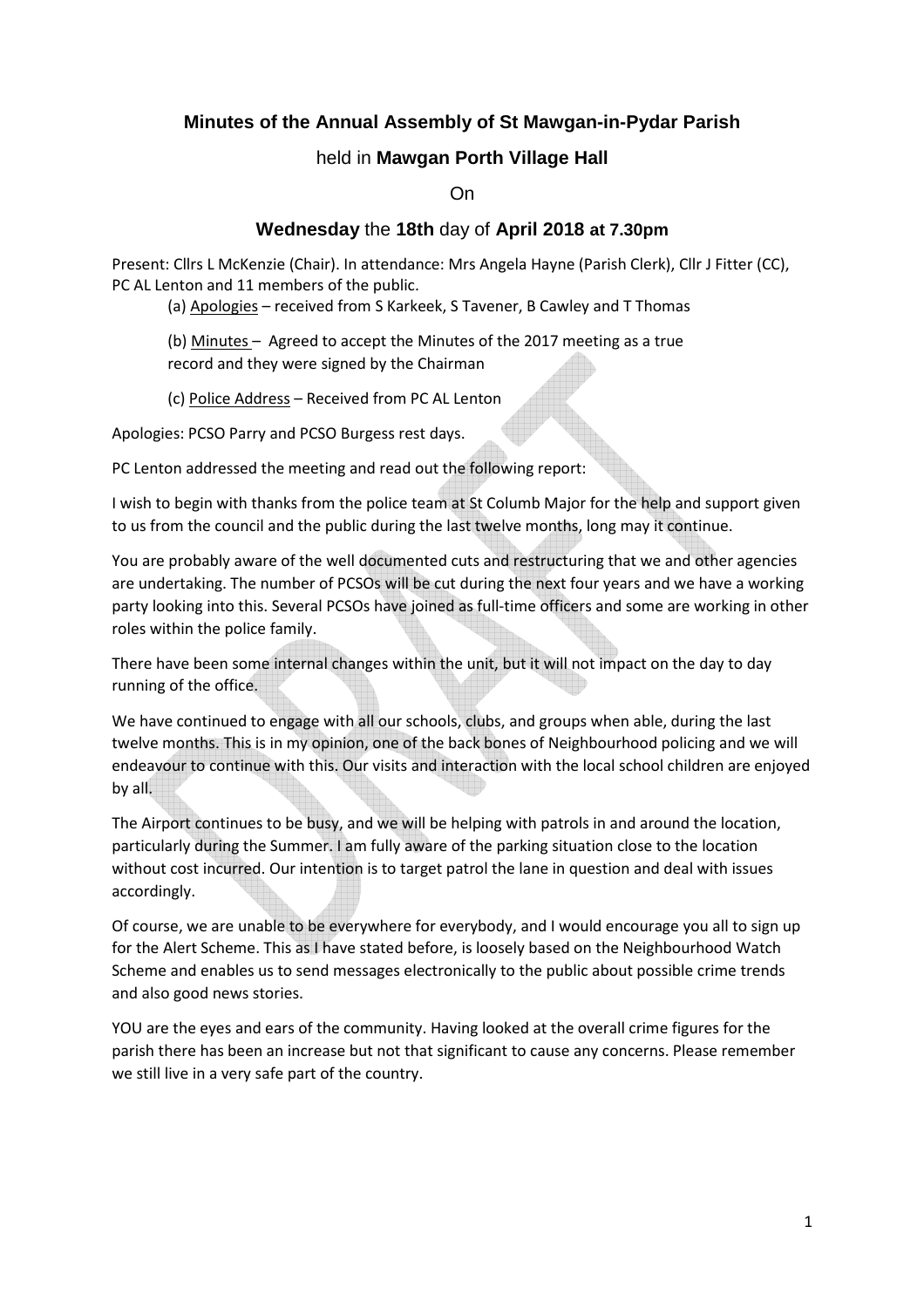#### (d) Address by Cornwall Councillor John Fitter

Since last May, when the new council was elected, I have dealt with the concerns of residents here in St Mawgan, the Parish of Colan and residents of Newquay North.

The local authority is run by a Liberal Democrat and Independent administration with the Chairman from the Liberal Democrat party.

The following is a breakdown of seats at County Hall:

Conservative Party – 46 seats; Liberal Democrat Party – 37 seats; Independent – 31 seats; Labour Party – 4 seats and Mebyon Kernow – 4 seats and 1 – stand-alone member.

I serve on: Central Planning, East Planning (sub) and Strategic Planning, and the following committees: Street trading sub-committee; Licensing Act committee; Licensing Act sub-committee; Health and Wellbeing committee (sub); Cornwall Inshore Fisheries and Conservation Authority (Vice Chair); Cornwall Airport Consultative Forum and a Board Member of the Board of Directors of Cornwall Newquay Airport.

My attendance record is posted on the members details on the Cornwall Council web site.

Measures being discussed for 2017/2018 are the Resources and Waste Strategy. This strategy includes black bag collection once a fortnight. I was unable to support and voted against this proposal on April 17th, 2018, as support for the weekly black bag collection was a Conservative Party manifesto commitment. Regretfully, most of my Conservative colleagues seemed to have forgotten this and voted to support cabinet strategy.

I voted NO to a recorded vote to support the Truro Stadium Grant of £3million. In my opinion, the proposal highlights a flawed business plan. I regret that most members voted to approve, and the Grant Bid was successful. I am very disappointed that senior Officers and some Cabinet Members decided that protection of your money was not paramount in deciding to support this 'vanity project'. I suggest this project will not help most of the children of this Parish or our adult football or cricket teams.

Plans to promote Truro as the European City of Culture were not proceeded with.

The Council has reviewed its policy of charging disabled people £3000 to have a disabled space installed NEAR TO THEIR ACCOMMODATION. This will now be free or subject to a notional payment. Steps are being taken to refund people who have been affected by the previous charges.

(e) Chair's Report

The Chair read the following report:

This time last year we were approaching council elections in May. There were two vacancies, due to the resignations of Sarah Jennings and Keith Atkinson and after the May election we welcomed three new councillors on to the council – Sarah Karkeek, Terry Thomas, and Chris Mann.

So, I'd first like to thank all the Councillors for their contributions during the year. I would also like to thank our County Councillor, John Fitter, for his efforts on behalf of the parishioners during the year, which have addressed speeding, parking issues, footpaths as well as planning matters.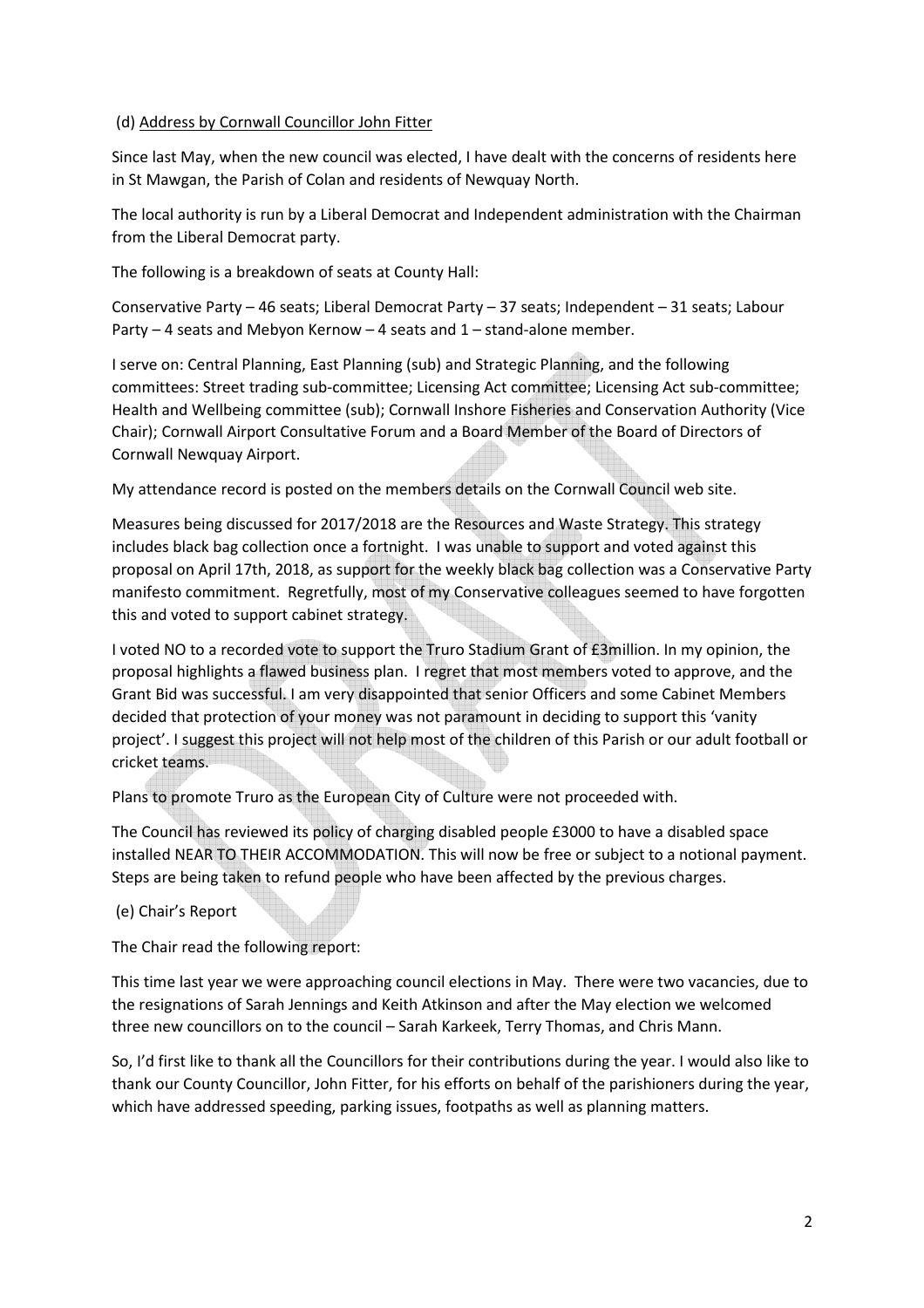I'd also like to thank **Angela Hayne** our very efficient Parish Clerk, who does such a lot of work to keep things running smoothly – and keeps smiling! The role of Parish Clerk is a complex and demanding one, which is ever expanding, so we really appreciate all that Angela does.

On behalf of the Parish Council I would like to thank each of the contractors employed by the council for their hard work for the Parish. I am sure we all appreciate everything they do to maintain the Parish for the benefit of all of us:

**Andrew Prowse** who opens, closes, and cleans the toilets in St Mawgan, as well as adding beautiful flower boxes. I'd like to thank everyone else involved for their continued support to keep the toilets open.

**Simon Plant** our maintenance contractor, who maintains the village amenities – the playing field, churchyard, and burial ground, as well as cutting the footpaths.

**Mike Farmer** who cleans the beach, empties the bins, and generally keeps everything looking good for everyone who uses the beach.

**Attendance:** There have been 12 meetings since the Annual Assembly last year and one councillor has again had 100% attendance - **William Corbett.** For the record the attendance figures for individual Councillors are as follows:

| Cllr Beryl Cawley $-5$ | Cllr Deborah Carter - 9   |
|------------------------|---------------------------|
| Cllr Sarah Karkeek-10  | Cllr Richard Cawley - 8   |
| Cllr Liz McKenzie - 11 | Cllr William Corbett - 12 |
| Cllr Terry Thomas - 8  | Cllr Gwen Jennings - 8    |
| Cllr Clare Tyson - 9   | Cllr Sue Jones - 11       |
| Cllr Chris Mann - 9    | Cllr Steve Tavener - 8    |
|                        |                           |

Councillors have attended a variety of further meetings on behalf of the council during the year. Thanks to **Gwen Jennings** who continues to represent the Parish Council at Airport Consultation Forum meetings and provide regular reports. Various councillors have attended Community Network meetings on behalf of the council too.

**Planning applications** continue to form a major part of the council's work. The Parish Council had **67 planning applications** during the year, of which we supported or raised no objection to 31, and objected to 14, of the remainder some were applications for works to trees which we refer to the County Council Tree Officer, some were works to listed buildings. In addition, there were **12 Preapplications**; we are seeing an increasing number of these which require a response.

We are continuing to develop a **Single-Issue Neighbourhood Plan**, focused on planning matters and Councillor Corbett will be reporting on that shortly.

Sadly, our August meeting began with a minute's silence in memory of Keith Atkinson who passed away last year.

In September we received the decision on the **Definitive Map Modification Order** (application WCA 573 Rectory Lane):

The decision of the Natural Environment Manager with delegated responsibility was made on 6 September 2017 that an Order be made under Section 53(2)(b) of the Wildlife and Countryside Act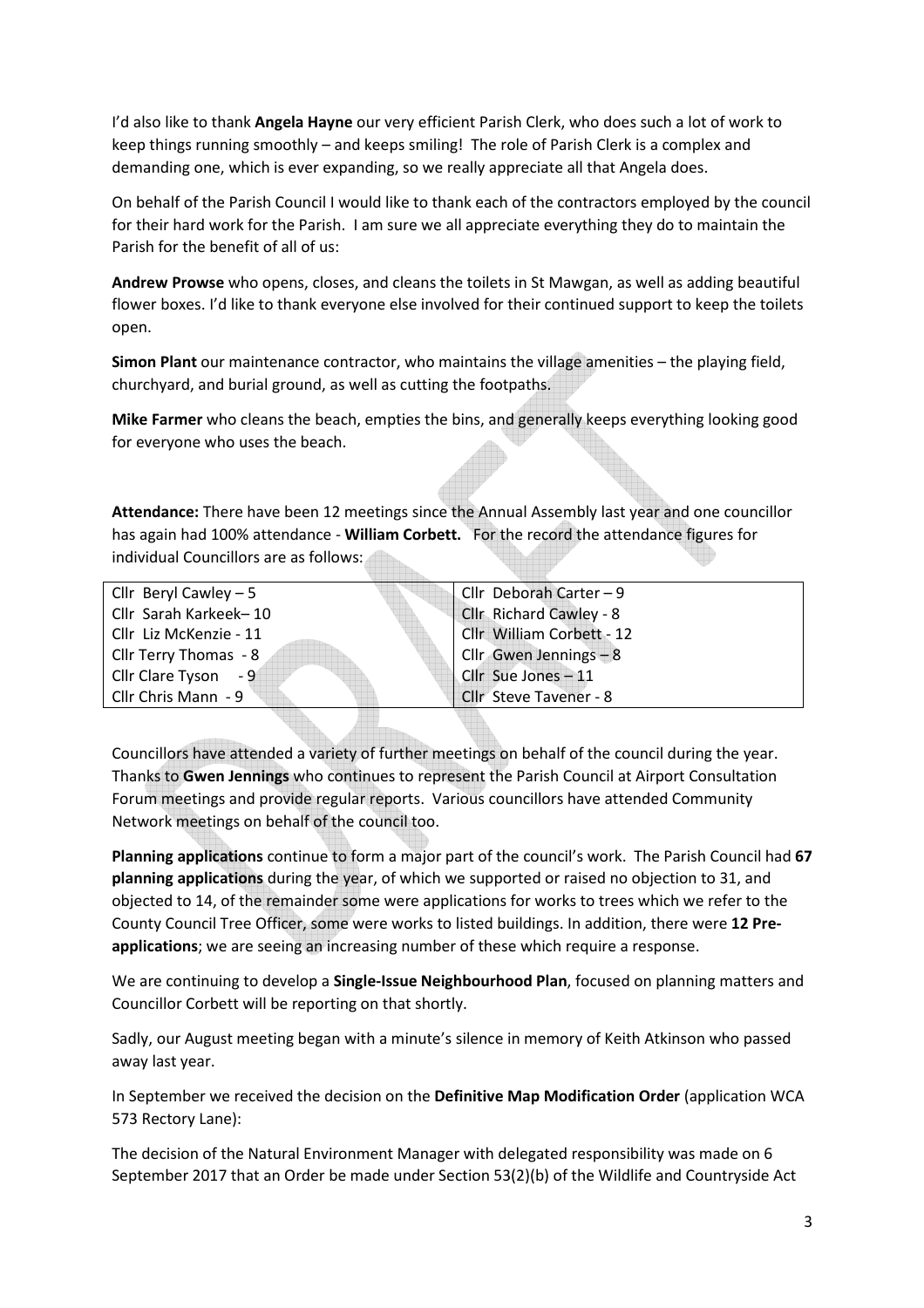1981 to add a Restricted Byway – meaning walkers, horses and non-motorised vehicles - to the Definitive Map and Statement from road U6177 at the ford at Mawgan-in-Pydar CP School to road U6177 at Lanvean Farm in Mawgan-in-Pydar CP. At the December meeting the Parish Council resolved to make a formal objection to the order. As objections have been lodged the issue is to be referred to the Secretary of State.

The Parish Council has now taken on responsibility for costs for the two **defibrillators** in the Parish, one in St Mawgan and one at Mawgan Porth, to overcome ongoing issues with funding.

**Denzell Downs windfarm** S106 money became available last year, with the funds being administered by Grantscape – details on their website. The Parish has approximately £8,750 available each year. Last year there were two applications for funding, both of which were approved. One was Mawgan Porth Village Hall for money towards work on the drains as part of ongoing improvements to the Hall. The other was a local surf club. Applications for this year's funding are now open – details on the PC's website as well as Grantscape's website – the closing date for applications is June 6<sup>th</sup>. Applications are then reviewed by the panel which decides on the grant allocations.

**Digital media:** The Parish council has a website where details of meetings, agendas and minutes are posted. We now also have a Facebook site which is up and running thanks to the efforts of Richard Cawley, Terry Thomas, and Deborah Carter. Details of forthcoming meetings and events like the windfarm funding application are posted on Facebook and links provided to the council's website.

We have several items on the agenda for this evening's meeting, so I will keep the items to time, so that everyone has a fair chance to speak. There will be opportunities for questions after each item, so I would ask that everyone respects the speakers and indicates if they have a question, to facilitate me chairing the meeting.

#### (f) – (g on Agenda)

Parish Affairs in general:

1. Neighbourhood Plan

Cllr W Corbett reported that several meetings had taken place, and eight planning policies drafted. A consultation process with parishioners is to be undertaken at the proper time. In the meantime, Cllr Corbett invited people interested in becoming involved with the Neighbourhood Plan process, to contact the PC. Mr Mathieson asked Cllr Corbett for an estimated period envisaged for the process to be completed. Cllr Corbett responded that 18 months is the norm.

- 2. Denzell Downs Community Benefit Fund as highlighted in the Chair's report.
- 3. Mawgan Porth Beach

The Clerk read a report on behalf of Cllr Steve Tavener:

As you all know, this winter has seen another storm that has had effects along the beachfront with further damage both to the wheelchair area owned by the parish council, and erosion of the dunes, exposing a previous line of defences which some say were last fully exposed about 30 years ago. Government thinking is, of course, that the loss of sand is simply the natural cycle of dune erosion and rejuvenation, maintaining that the sand will